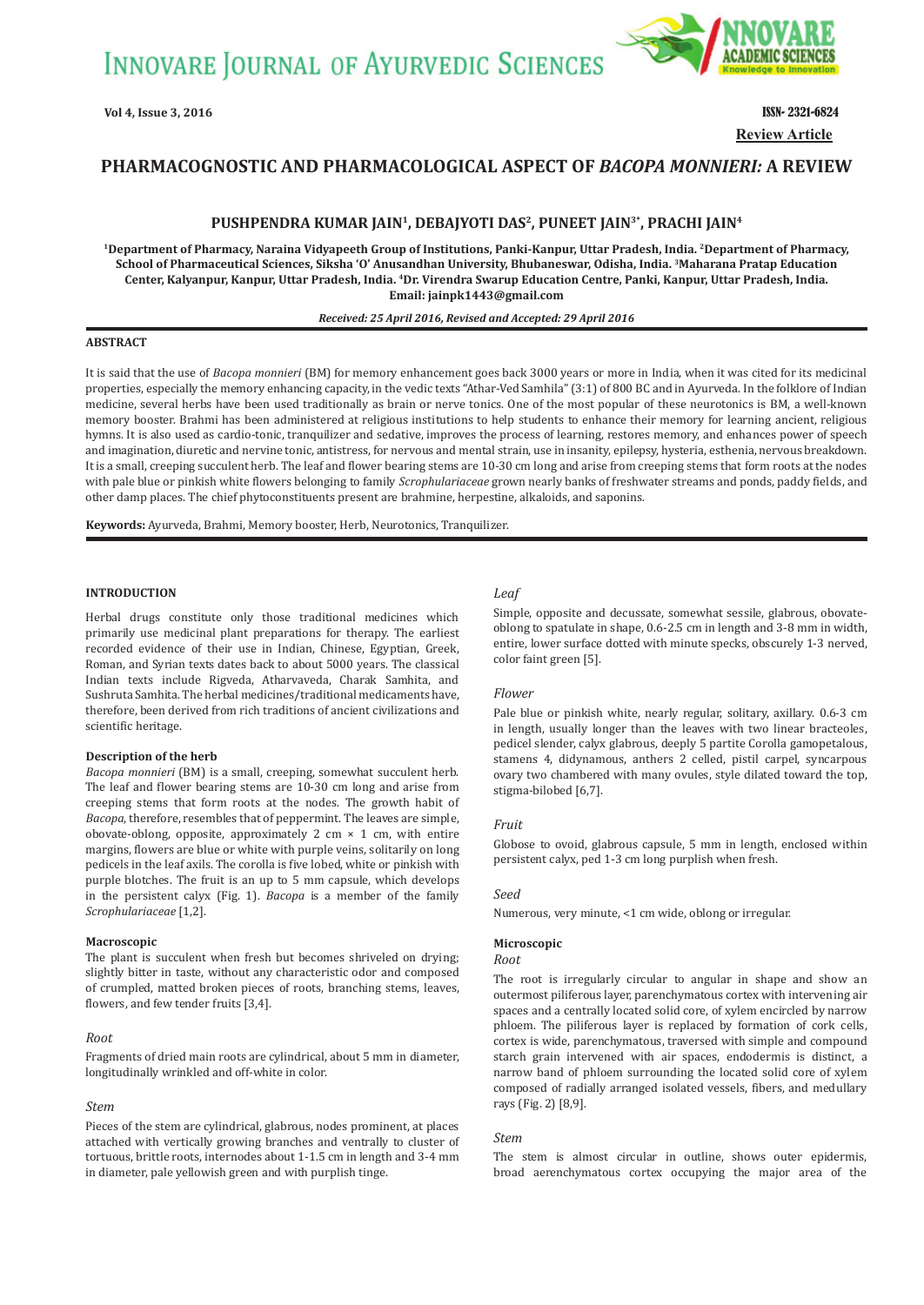section, a distinct endodermis encircling the ring of stellar tissue and central parenchymatous pith with a layer of thick-walled celled epidermis covered with thin cuticle, cortex is very wide, consisting of chlorenchymatous aerenchyma embedded with starch grains, endodermis is distinct, encircling the narrow band of parenchymatous phloem and xylem, the central region being occupied by narrow parenchymatous pith embedded with simple and compound starch grains.

### *Leaf*

The leaf passing through the midrib is almost cylindrical in outline with a very narrow elevation on the upper side of the midrib. Upper and lower epidermis, the cells of the upper being bigger in size and at places show striated cuticle, both the epidermis are embedded with stomata and bear sessile-glandular trichomes with multi cellular head. A narrow collenchymatous band is located underneath both the epidermis of the midrib and shows a centrally located conjoint collateral meristele encircled by a parenchymatous sheath. The mesophyll tissue of the lamina is composed of spongy parenchyma, traversed with vascular strands; prismatic and few cluster crystals of calcium oxalate are embedded throughout the parenchymatous cells of the leaf [7,10].

### *Powder*

Shows fragments of upper and lower epidermis of leaf in surface view embedded with sessile-glandular trichomes with 4-8 celled head and diacytic to anomocytic stomata, they being more on the lower side, with sinuous anticlinical walls and at places shows striated cuticle; prismatic, cluster crystals of calcium oxalate, starch grains and oil globules scattered as such throughout or embedded in the parenchymatous cells, fragments of longitudinally cut annular and spiral vessels, transversely cut fragments of stem showing aerenchymatous cortical



**Fig. 1: Fresh and dried herb of** *Bacopa monnieri*



**Fig. 2: (a) Vascular bundles, (b) parenchymatous cells, (c) calcium oxalate crystals, (d) xylem and phloem**

cells, papillose marginal cells of the petal, testa of the seed in surface view and transversely cut fragments of cotyledon [11].

# **Chemical constituents**

# *Major*

Bacoside A: The chief constituents are brahmine, herpestine, alkaloids, and saponins. The saponins designated as bacoside A, bacoside B, and betulic acid (Figs. 3 and 4). D-mannitol, stigmastanol, β-sitosterol, and stigma sterol have been isolated, bacoside A, on acid hydrolysis gave three sugars, two of which have been identified as glucose and arabinose bacoside B also gave on hydrolysis glucose and arabinose [12].

#### **Others**

Bacoside B, bacoside  $A_1$ , bacoside  $A_3$ , bacogenin  $A_1$ , bacogenin  $A_{2}$ , bacogenin  $A_{3}$ , bacogenin  $A_{4}$ , bacopa saponin-C, bacopasides I and II, bacopasides III-V, bacopasides VI-VIII, bacobitacins A-D, monnieraside I, monnieraside III, monnieri, plantioside B; jujubogenin, pseudojujubogenin, 3-O-β-D-glucopyranosyl-(l—»3)-[β-Dglucopyranosyl] jujubogenin, 3-O-[β-D--glucopyranosyl-(l—»3)-[β-Dglucopyranosyl] pseudojujubogenin, betulinic acid, wogonin, oroxidin, luteolin, luteolin-7-glucoside, luteolin-7-glucuronide, apigenin-7-glucuronide; nicotine, 3-formyl-4-hydroxy-2H-pyran, bacosine, bacostcrol, bacosterol-3-O-β-D-glucopyranoside, stigmasterol, stigmastanol, β-sitosterol, D-mannitol, and an uncharacterized glycoside [11].

### **Quantitative standards [13]**

Foreign matter: Not more than 2.0%. Total ash: Not more than 7.0%. Acid-insoluble ash: Not more than 2.0%. Ethanol-soluble extractive: Not <40.0%. Water-soluble extractive: Not <50.0%. Moisture content: Not <80.0%.

# **PRELIMINARY PHYTOCHEMICAL SCREENING**

The aqueous and ethanolic extract of BM (BME) was subjected to preliminary phytochemical investigation for the detection of the following metabolites (Table 1):

- Alkaloids
- **Carbohydrates**
- **Glycosides**



**Fig. 3: Bacoside A**



**Fig. 4: Bacoside B**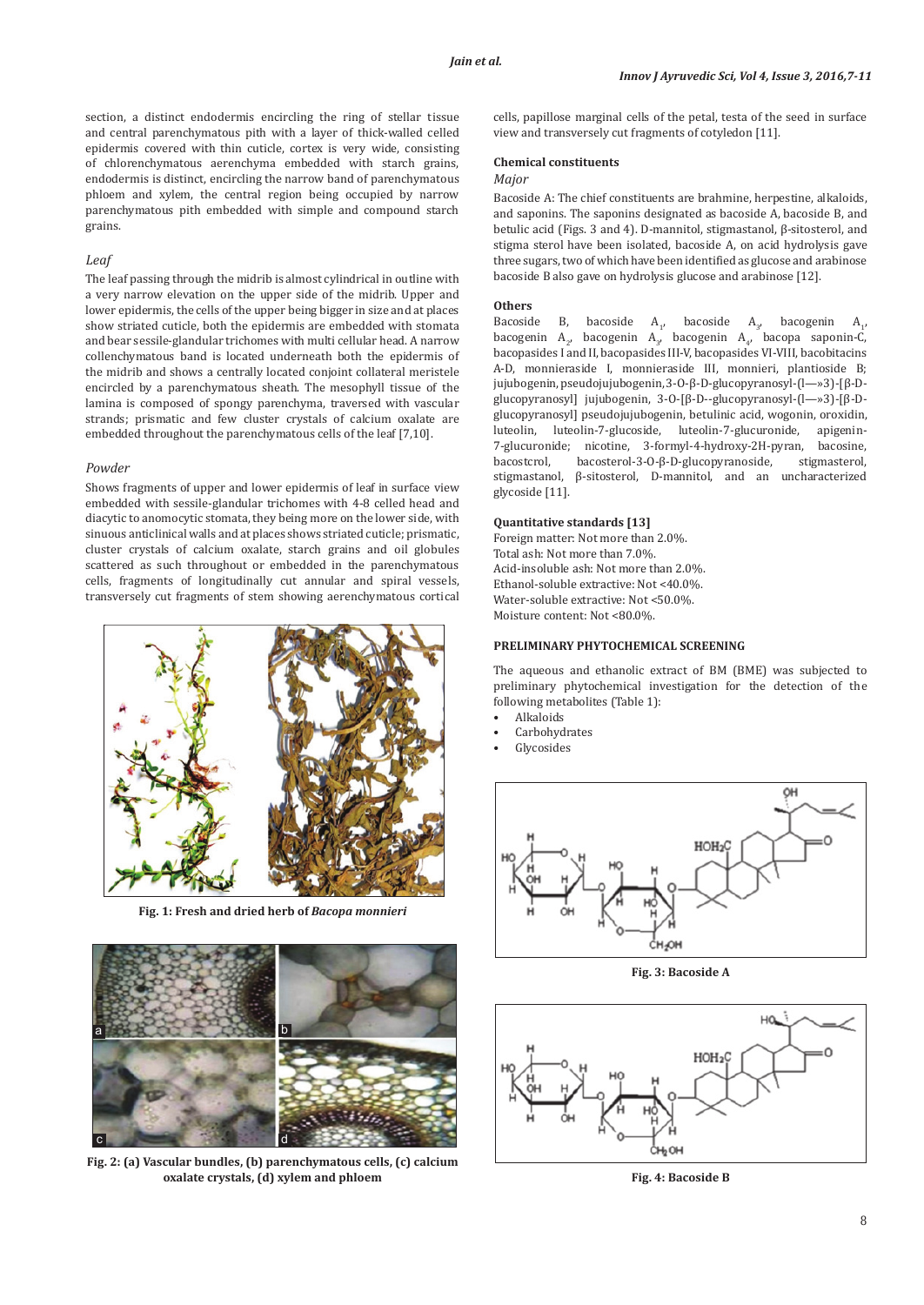# **Table 1: Phytoconstituents present in aqueous extract of BM [11,14]**

| S. No.                   | Phytoconstitutent | Presence/absence |
|--------------------------|-------------------|------------------|
| 1                        | Tannins           | -ve              |
| $\overline{\mathcal{L}}$ | Saponins          | $+ve$            |
| 3                        | Alkaloids         | $-ve$            |
| 4                        | Carbohydrates     | $+ve$            |
| 5                        | Protein           | $+ve$            |
| 6                        | Sterols           | -ve              |
|                          | Volatile oil      | $-ve$            |
| 8                        | Flavonoids        | $+ve$            |
| 9                        | Triterpenoids     | +ye              |
| 10                       | Glycoside         | +ye              |
| 11                       | Fixed Oil         | -ve              |

+ve: Presence, −ve: Absence, BM: *Bacopa monnieri*

- Phenolic compounds
- Flavonoids
- Protein and free amino acids
- **Saponins**
- Sterols.

#### **Pharmacology**

Ethanol extract (10 mg/kg) brahmi improved motor learning in rats. Both ethanol extract as well as the active principle hersaponin exhibited tranquilizing activity. The active principle also reduced the concentration of noradrenaline and 5-hydroxytryptamine in brain. Antianxiety effect was reported in ethanol extract and saponin in rat. Antidepressant activity has also been reported. Ethanol extract (50 mg/kg) was found to have antigastric ulcer activity in normal and diabetic rats and also had anti*-Helicobacter pylori* activity *in vitro.* Other pharmacological activities reported were antioxidant, anticonvulsant, analgesic, antiallergic, antifungal, cardiac depressant, and cardio-tonic either by crude extract or pure principle.

#### **Major therapeutic claims**

Antileprotic, antiepileptic, antipyretic, antidiabetic, anti-inflammatory, and anxiolytic [15].

### **Antiepileptic**

A clinical study was undertaken with the crude aqueous and defatted alcoholic extracts of the plant in 24 patients with varied mental disorders. The study revealed improvement in learning process and correction in the abnormal behavior of epileptic patients treated with defatted-alcoholic extract (2-4 mg/kg b.w.) and crude aqueous extract of "brahmi" two dose daily for 5 months. Defatted alcoholic extract of "brahmi" was found to be more potent than the aqueous form in alleviating the epileptic fits [16]. A controlled clinical trial was carried out with crude BMEs (4 patients), *Marsilea minuta* (2 patients), and *Acorus calamus* (6 patients) in epileptic patients with special reference to electroencephalography (EEG) changes to substantiate their sedative and tranquilizing properties. The defatted alcoholic extract of "brahmi" showed improvement in one case each of temporal lobe epilepsy and petit mal epilepsy. There was a close parallelism between the clinical improvement and EEG changes in these two cases [17].

### **Antianxiety and antidepressant activity**

Research using a rat model of clinical anxiety demonstrated that a BME containing 25% bacoside A exerted anxiolytic activity comparable to lorazepam, a common benzodiazepine anxiolytic drug, and it was attentively noted that the BME did not induce amnesia, side effects associated with *lorazepam*, but instead had a memory-enhancing effect [18]. The antidepressant potential of BM has been evaluated in an earlier study, wherein it showed a significant antidepressant activity in the most commonly used behavior paradigms in animal models of depression, namely, forced swim test and learned helplessness tests. In the study, the BME in the dose range of 20-40 mg/kg was given once daily for 5 days, and it was found comparable to standard antidepressant drug imipramine in antidepressant activity in rodent animals. The same study has postulated the role of serotonin and gamma amino butyric acid (GABA) in the mechanism of action attributed for its antidepressant action along with its anxiolytic potential, based on the compelling evidence that the symptoms of anxiety and depression overlap each other [19].

#### **Memory enhancer**

Efficacy of plant was studied in revitalizing intellectual functions in 40 school going children from rural area in Varanasi. One group was given "brahmi" syrup one teaspoon full (350 mg), thrice daily for 3 months, and the other group was given syrup "simplex" used as placebo in the same dose. There were renovation and improvement of the perceptual-motor functions during the development phase in the group receiving "brahmi." A double-blind controlled study was carried out to evaluate the effect of a micro ("suksma") medicine derived from the plant by 1 month treatment on 110 boy students in the age of 10- 13 years and having average IQ 100. The study showed encouraging results in enhancing some factors of intelligence, *viz*., memory (direct), arithmetic skill, and some verbal factors. Need for long-term study was felt [20].

### **Sedative and tranquilizing properties**

Earlier studies reported a sedative effect of glycosides named hersaponins. A subsequent study has found that the alcoholic extract, and to a lesser extent the aqueous extract of the whole plant exhibited tranquilizing effects on albino rats and dogs. On the other hand, it has been found that the alcoholic extract of the plant and chlorpromazine improved the performance of rats in motor learning. A previous study has reported that a single dose of the glycoside hersaponin is better than pentobarbitone in facilitating acquisition and retention of brightness discrimination reaction [21].

#### **Central nervous system effects**

Brahmi Rasayan, an ayurvedic preparation, was studied in mice and rats for its effects on the central nervous system at oral doses ranging between 1 and 30 g/kg. Observational screening in mice was carried out following a multiparametric check list. The test material was studied for its effect on pentobarbitone hypnosis, motor coordination, tail-withdraws reaction time, electroshock, chemoconvulsions, haloperidol-induced catalepsy and conditioned avoidance response. The test material exhibited a sedative effect and significantly prolonged the hypnotic action of pentobarbitone. It produced a variable blockade of conditioned avoidance response. The presence of a significant antinoclceptive effect, coupled with the ability of the test substance to offer protection against electroshock seizures and chemoconvulsions plus the ability to antagonize the haloperidol-induced catalepsy, suggests an involvement of the GABAergic system in the mediation of the central nervous system effects of Brahmi Rasayan [22].

### **Antioxidant and adaptogenic properties**

BME or bacosides have shown an antioxidant activity and antistress [21]. A previous study suggests an involvement of the GABAergic system in the mediation of these central nervous system effects of BM [22]. Based on animal study results, bacosides were shown to have antioxidant activity in the hippocampus, frontal cortex, and striatum [23]. Animal research has shown that the BMEs modulate the expression of certain enzymes involved in generation and scavenging of reactive oxygen species in the brain. It was suggested that the adaptogenic properties of the herb would be beneficial in the management of stress related conditions as BM showed the potential to be effective in stress in a study on rats [24]. In the study, BME was found not only to induce the constitute expression of heat-shock protein 70 (Hsp70) but also induce the cytochrome P450 (CYP 450) enzymes in all regions of the brain. The level of Hsp70 was found to be increased in the brain as a response to stress. On the other hand, the group that was pre-treated for 1 week with 20-40 mg/kg/daily, before giving stress, the Hsp70 was found to be in lower concentration. An increase in the activity of CYP 450-dependent enzymes 7-pentoxyresorufin-odealkkylase and 7-ethoxyresorufin-o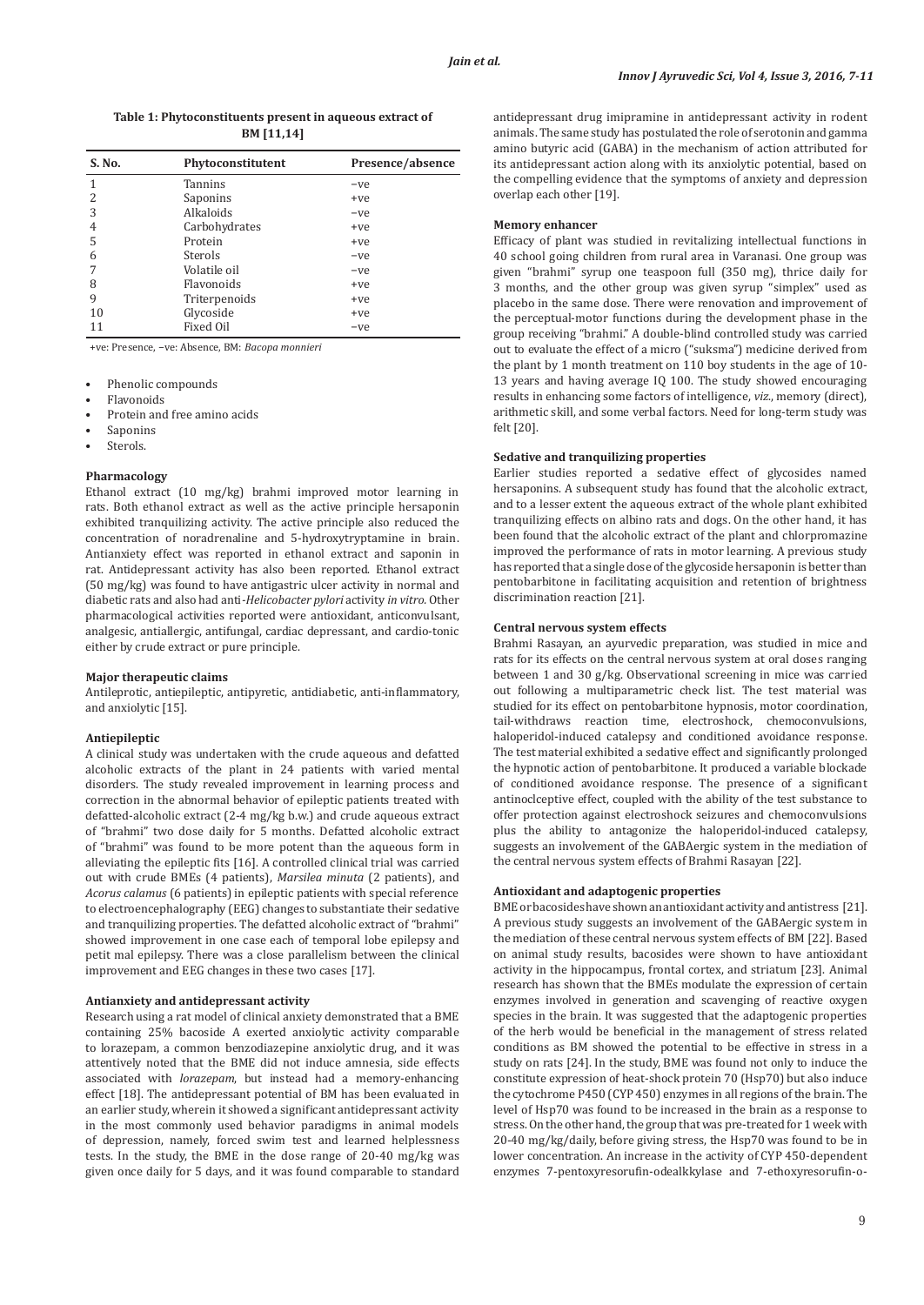deethylase was observed in all the brain regions after exposure to stress alone and with both doses of BME although the magnitude of induction observed was less with a higher dose of the same. Thus, it was suggested that the BM primed the brain for stress by stockpiling these useful enzymes even before stressful conditions and that our susceptibility to stress could be lowered by using this medicinal herb. It was speculated that this induction may be an adaptive response to the stress which needs further investigation. The level of superoxide dismutase (SOD) was also increased in the brain in the groups pre-treated with BME*.* The data indicated that BME has a potential to modulate the activities of Hsp70, CYP 450, and SOD and thereby possibly allowing the brain to be prepared to act under adverse condition-like stress [25].

### **Endocrine effects**

BME (200 mg/kg orally) increased the thyroid hormone, T4, by 41% in mice. T3 was not stimulated, suggesting that the extract may directly stimulate synthesis and/or release of T4 at the glandular level while not affecting conversion of T4 to T3 [26].

BMEs caused reversible suppression of spermatogenesis and fertility. The treatment caused reduction in motility and viability of the sperms and reduced the number of spermatozoa in cauda epididymis and testis, and caused alterations in the somniferous tubules in mice [26].

### **Morphine withdrawal effects**

The effect of the alcoholic extract of the whole plant of BM (*Scrophulariaceae*) on morphine withdrawal was evaluated *in vitro* in guinea-pig ileum. After a 4 minutes, *in vitro* exposure to morphine, addition of naloxone-induced a strong contraction, addition of various concentrations of the alcoholic extract of BM (100-1000 μg/ml) 15 minutes before exposure to morphine reduced the naloxone-induced contraction in a dose-dependent manner The results suggest that BM extract may be useful in reducing the withdrawal symptoms induced by morphine [27].

# **Free radical scavenging effects**

BM is an ayurvedic medicine, clinically used for memory enhancing, epilepsy, insomnia, and as a mild sedative. In this work, the free radical scavenging capacity of a methanol extract of BM and the effect on DNA cleavage induced by H202 ultraviolet-photolysis was investigated. In addition, it is examined whether this plant extract is capable of reducing the hydrogen peroxide-induced cytotoxicity and DNA damage in human non-immobilized fibroblasts. It showed a dose-dependent free radical scavenging capacity and a protective effect on DNA cleavage. These results were confirmed by a significant protective effect on  $H_2O_2$ induced cytotoxicity and DNA damage in human non-immortalized fibroblasts. The antioxidant capacity of BM may explain, at least in part, the reported antistress, immune modulatory, cognition n-facilitating, anti-inflammatory, and antiaging effects produced by it in experimental animals and in clinical situations and may justify further investigation of its other beneficial properties. Moreover, this experimental evidence suggests that because of its antioxidant activity, this ayurvedic drug may be useful in the treatment of human pathologies, in which free radical production play's role [28].

Cigarette smoking is implicated as a major risk factor in the development of cardiovascular and cerebrovascular diseases creatine kinase (CK), and its isoforms have beer advocated as sensitive markers in the assessment of cardiac and cerebral damage. Therefore, in the present study, it reports the isoenzyme patterns of CK in rats on exposure to cigarette smoke and the protective effect of bacoside against chronic smoking-induced toxicity. Adult male albino rats were exposed to cigarette smoke and simultaneously administered with bacoside A, the active constituent from the plant BM, for a period of 12-week the activity of CK was assayed in serum, heart, and brain, and its isoenzymes in serum were separated electrophoretically. Rats exposed to cigarette smoke showed a significant increase in serum CK activity with concomitant decrease in heart and brain also cigarette smoke exposure resulted in a marked increase in all the three isoforms

in serum. Administration of bacoside a prevented these alterations induced by cigarette smoking, cigarette smoking is known to cause free radical mediated lipid peroxidation (LPO) leading to increased membrane permeability and cellular damage in the heart and brain resulting in the release of CK into the circulation the protective effect of bacoside on the structural and functional integrity of the membrane prevented the leakage of CK from the respective tissues, which could he attributed to its free radical scavenging and antilipid peroxidative effect [29].

### **Hair growth promoting activity**

Herbal hair oil formulated from *Emblica officinalis,* BM*,* and *Cyperus rotundus* alcoholic extract or as a whole drug*.* The hair oil was prepared individually and in a varying concentration of all three herbs and a mixture of all the three herbs in fixed proportion using coconut oil as base. The formulated oil in varying concentration was evaluated physical, chemical, and hair growth properties of formulated oil by applying it topically on shaved skin of albino rats. Primary skin irritation test and hair length test were performed, and the hair growth was compared with standard minoxidil 2% ethanolic solution using healthy albino rats. It was observed that hair oil formulation showed the best result among the other formulation evaluated by showing an enlargement of follicular size and prolongation of the anagen phase [30-32].

### **Antimicrobial effect**

The antibacterial activity of BM was screened for different bacterial strains using methanol, ethanol, chloroform, and petroleum ether. The phytochemical screening was carried out to know the compounds responsible for these activities. Methanol, ethanol, and chloroform extracts were tested against *Bacillus amyloliquefaciens* (MTCC 1270), *Streptococcus pyogens* (MTCC 1923), *Vulgarica*, *Bacillus megaterium*  (MTCC 3353), *Aspergillus niger* (MTCC 281), *Bacillus pumilus*, *Salmonella typhi*, *Bacillus subtilis*, and *Micrococcus luteus*. The susceptibility of the bacteria to the crude extracts on the basis of zones of growth inhibition varied according to microorganism and extracting solvent. In most of the above-mentioned plants, the methanol extract produced the highest activity. On the basis of the results obtained, it could be concluded that methanol could be used for extracting antimicrobial compounds from leaves [33].

# **Gastrointestinal effects**

Some *in vitro*, animal and human studies have investigated the effects of BME on the gastrointestinal tract. *In vitro* studies have demonstrated direct spasmolytic activity on intestinal smooth muscle, via inhibition of calcium influx across cell membrane channels. This property suggests that BME may be of benefit in conditions characterized by intestinal spasm such as irritable bowel syndrome [30,34]. The results indicated the direct action of the extract on smooth muscles. Furthermore, calcium chloride-induced responses observed in the rabbits' blood vessels and jejunum were reduced in the presence of the BME (10- 700 mcg/mL), suggesting direct interference with the influx of calcium ions. However, since the extract did not affect contractions induced by noradrenalin or caffeine, the authors concluded that the extract had no appreciable effect on the mobilization of intracellular calcium. Based on the results of the experiment, it is postulated that the spasmolytic effect of BME on smooth muscles is predominantly due to the inhibition of calcium influx, applicable to both electrical impulse-mediated and receptor-mediated calcium channels in the cell membrane. Animal and *in vitro* studies suggested that BM may have a protective and curative effect on gastric ulcers, and studies were reported for its antiulcerogenic activity [35,36]. In rats, a BME standardized for bacoside A was evaluated for its prophylactic and healing effects in five models of gastric ulcers [37]. At a dose of 20 mg/kg for 10 days, BME significantly healed penetrating ulcers induced by acetic acid, significantly strengthened the mucosal barrier and decreased mucosal exfoliation. The extract also alleviated stress-induced ulcers as observed by a significant reduction in LPO in rat gastric mucosa. BM's antioxidant properties and its ability to balance SOD and catalase levels were postulated to account for this effect. A recent *in vitro* study also